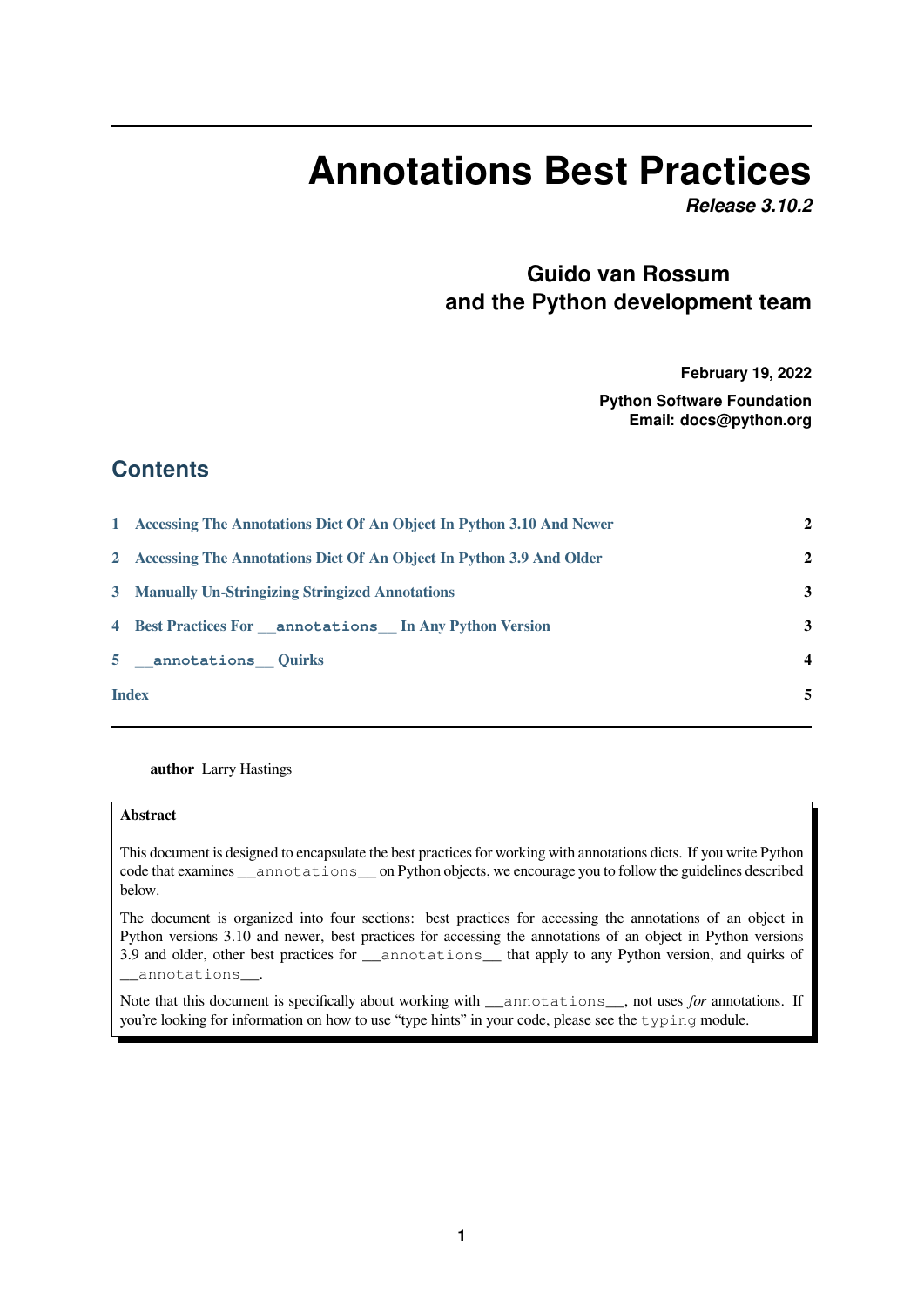## <span id="page-1-0"></span>**1 Accessing The Annotations Dict Of An Object In Python 3.10 And Newer**

Python 3.10 adds a new function to the standard library: inspect.get\_annotations(). In Python versions 3.10 and newer, calling this function is the best practice for accessing the annotations dict of any object that supports annotations. This function can also "un-stringize" stringized annotations for you.

If for some reason inspect.get\_annotations() isn't viable for your use case, you may access the \_\_annotations\_\_ data member manually. Best practice for this changed in Python 3.10 as well: as of Python 3.10,  $\circ$ . \_\_annotations\_\_ is guaranteed to *always* work on Python functions, classes, and modules. If you're certain the object you're examining is one of these three *specific* objects, you may simply use  $\circ$ . \_\_annotations\_\_ to get at the object's annotations dict.

However, other types of callables–for example, callables created by functools.partial()–may not have an \_\_\_annotations \_\_\_attribute defined. When accessing the \_\_\_annotations \_\_\_ of a possibly unknown object, best practice in Python versions 3.10 and newer is to call getattr() with three arguments, for example getattr(o, '\_annotations\_', None).

## <span id="page-1-1"></span>**2 Accessing The Annotations Dict Of An Object In Python 3.9 And Older**

In Python 3.9 and older, accessing the annotations dict of an object is much more complicated than in newer versions. The problem is a design flaw in these older versions of Python, specifically to do with class annotations.

Best practice for accessing the annotations dict of other objects–functions, other callables, and modules– is the same as best practice for 3.10, assuming you aren't calling inspect.get\_annotations(): you should use three-argument  $q$  etattr() to access the object's \_\_annotations\_\_ attribute.

Unfortunately, this isn't best practice for classes. The problem is that, since \_\_annotations\_ is optional on classes, and because classes can inherit attributes from their base classes, accessing the \_\_annotations\_\_ attribute of a class may inadvertently return the annotations dict of a *base class.* As an example:

```
class Base:
   a: int = 3b: str = 'abc'class Derived(Base):
   pass
print(Derived.__annotations__)
```
This will print the annotations dict from Base, not Derived.

Your code will have to have a separate code path if the object you're examining is a class (isinstance(o, type)). In that case, best practice relies on an implementation detail of Python 3.9 and before: if a class has annotations defined, they are stored in the class's \_\_dict\_\_ dictionary. Since the class may or may not have annotations defined, best practice is to call the get method on the class dict.

To put it all together, here is some sample code that safely accesses the annotations attribute on an arbitrary object in Python 3.9 and before:

```
if isinstance(o, type):
    ann = o.__dict__.get('__annotations__', None)
else:
    ann = getattr(o, '__annotations__', None)
```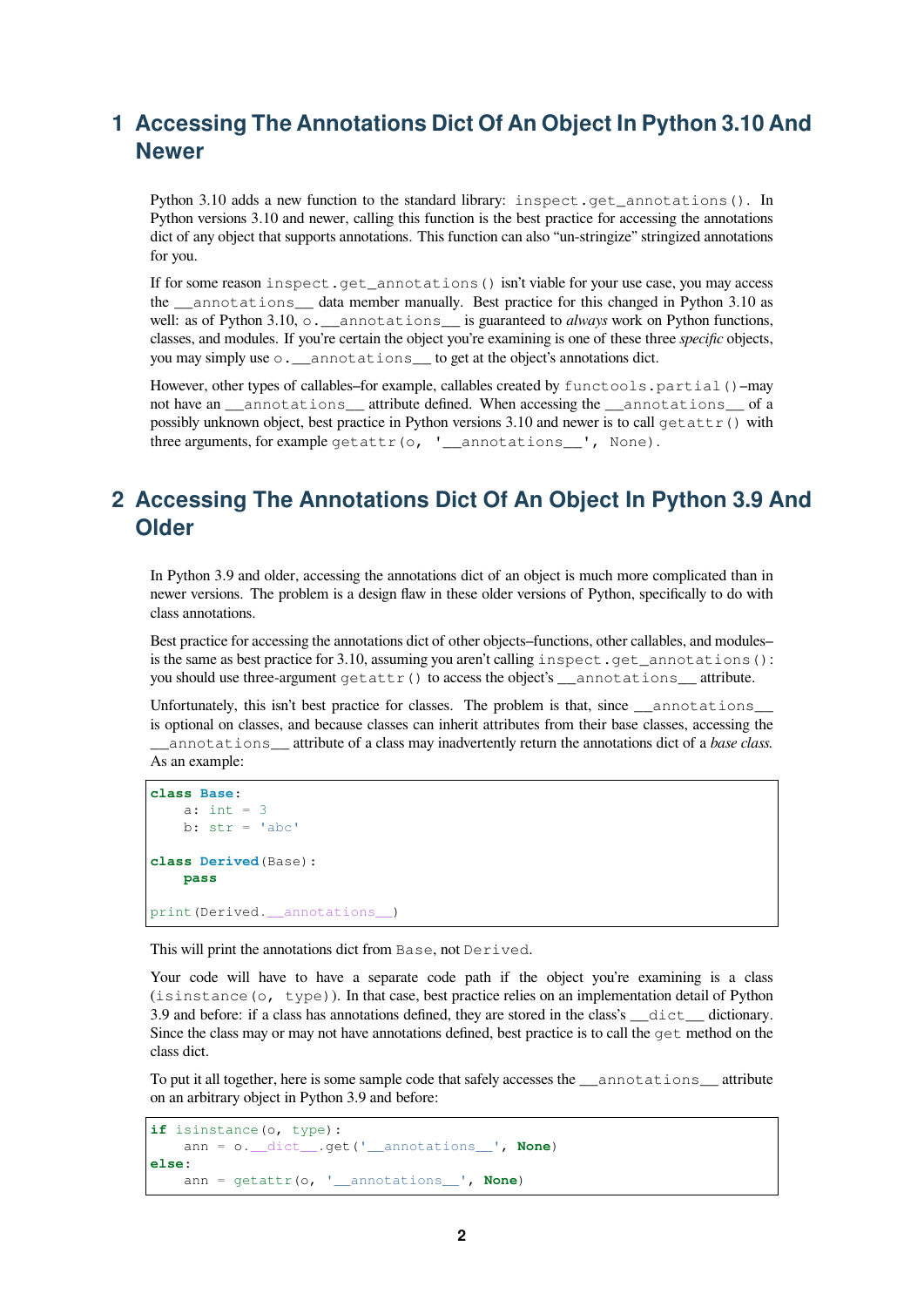After running this code, ann should be either a dictionary or None. You're encouraged to double-check the type of ann using isinstance() before further examination.

Note that some exotic or malformed type objects may not have a  $idict$  attribute, so for extra safety you may also wish to use getattr() to access \_\_dict\_\_.

#### **3 Manually Un-Stringizing Stringized Annotations**

<span id="page-2-0"></span>In situations where some annotations may be "stringized", and you wish to evaluate those strings to produce the Python values they represent, it really is best to call inspect.get\_annotations() to do this work for you.

If you're using Python 3.9 or older, or if for some reason you can't use inspect. get\_annotations(), you'll need to duplicate its logic. You're encouraged to examine the implementation of inspect.get annotations() in the current Python version and follow a similar approach.

In a nutshell, if you wish to evaluate a stringized annotation on an arbitrary object o:

- If o is a module, use o. \_\_dict\_\_as the globals when calling eval().
- If o is a class, use sys. modules [o. module ]. dict as the globals, and dict(vars(o)) as the locals, when calling eval().
- If o is a wrapped callable using functools.update\_wrapper(), functools. wraps(), or functools.partial(), iteratively unwrap it by accessing either o. \_\_wrapped\_\_ or o.func as appropriate, until you have found the root unwrapped function.
- If  $\circ$  is a callable (but not a class), use  $\circ$ . globals as the globals when calling eval().

However, not all string values used as annotations can be successfully turned into Python values by eval(). String values could theoretically contain any valid string, and in practice there are valid use cases for type hints that require annotating with string values that specifically *can't* be evaluated. For example:

- **PEP 604** union types using |, before support for this was added to Python 3.10.
- Definitions that aren't needed at runtime, only imported when typing. TYPE\_CHECKING is true.

If ev[al\(\)](https://www.python.org/dev/peps/pep-0604) attempts to evaluate such values, it will fail and raise an exception. So, when designing a library API that works with annotations, it's recommended to only attempt to evaluate string values when explicitly requested to by the caller.

## **4 Best Practices For \_\_annotations\_\_ In Any Python Version**

- <span id="page-2-1"></span>• You should avoid assigning to the \_\_annotations\_\_ member of objects directly. Let Python manage setting annotations.
- If you do assign directly to the annotations member of an object, you should always set it to a dict object.
- If you directly access the \_\_annotations\_\_ member of an object, you should ensure that it's a dictionary before attempting to examine its contents.
- You should avoid modifying \_\_annotations\_\_ dicts.
- You should avoid deleting the annotations attribute of an object.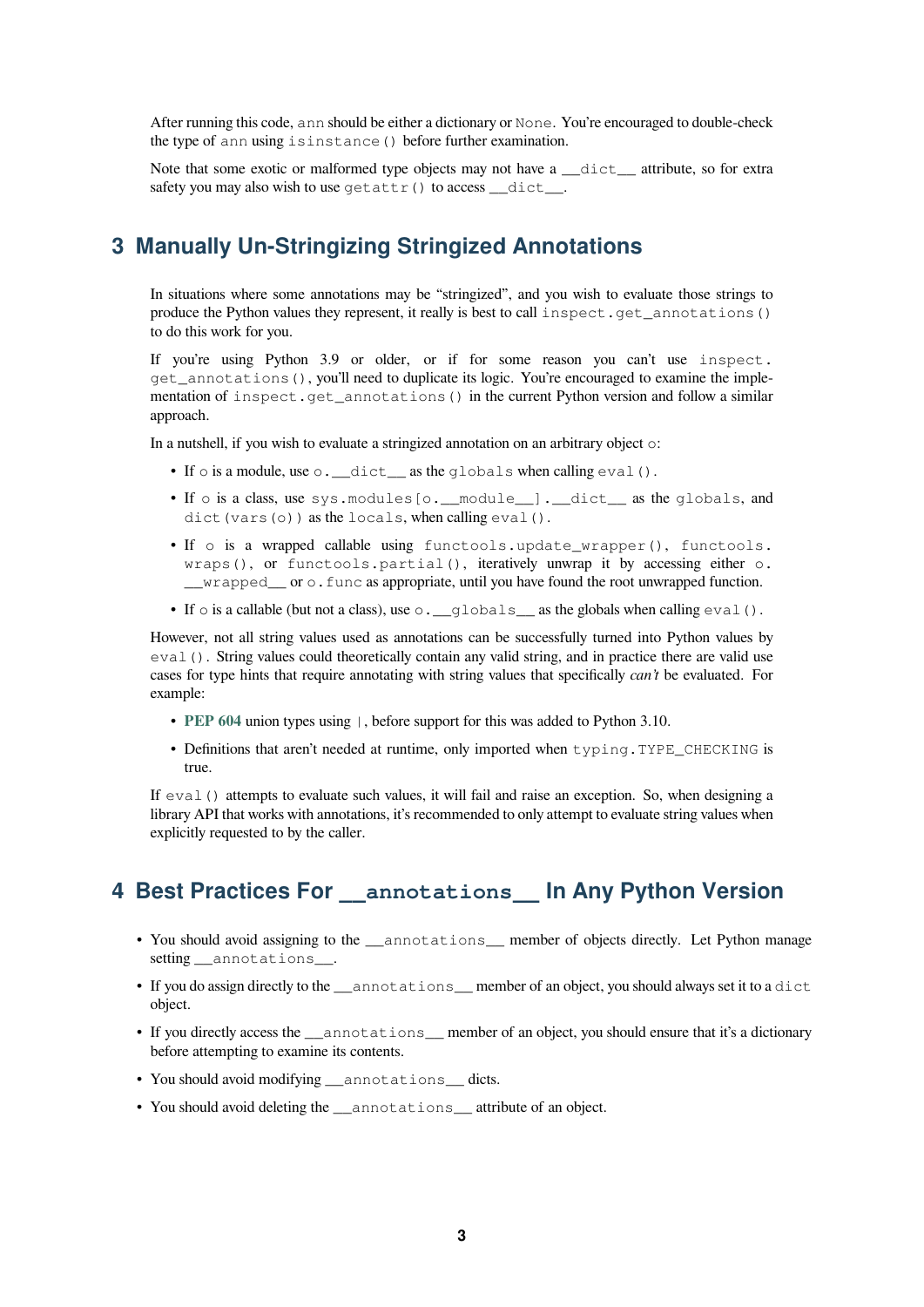#### **5 \_\_annotations\_\_ Quirks**

In all versions of Python 3, function objects lazy-create an annotations dict if no annotations are defined on that object. You can delete the \_\_annotations\_\_ attribute using del fn. \_\_annotations\_\_, but if you then access fn.\_\_annotations\_\_ the object will create a new empty dict that it will store and return as its annotations. Deleting the annotations on a function before it has lazily created its annotations dict will throw an AttributeError; using del fn. annotations twice in a row is guaranteed to always throw an AttributeError.

Everything in the above paragraph also applies to class and module objects in Python 3.10 and newer.

In all versions of Python 3, you can set \_\_annotations\_\_ on a function object to None. However, subsequently accessing the annotations on that object using  $fn$ . \_\_annotations\_\_ will lazy-create an empty dictionary as per the first paragraph of this section. This is *not* true of modules and classes, in any Python version; those objects permit setting \_\_annotations\_\_ to any Python value, and will retain whatever value is set.

If Python stringizes your annotations for you (using from \_\_future\_\_ import annotations), and you specify a string as an annotation, the string will itself be quoted. In effect the annotation is quoted *twice.* For example:

```
from __future__ import annotations
def foo(a: "str"): pass
print(foo.__annotations__)
```
This prints  $\{a : "str" \}$ . This shouldn't really be considered a "quirk"; it's mentioned here simply because it might be surprising.